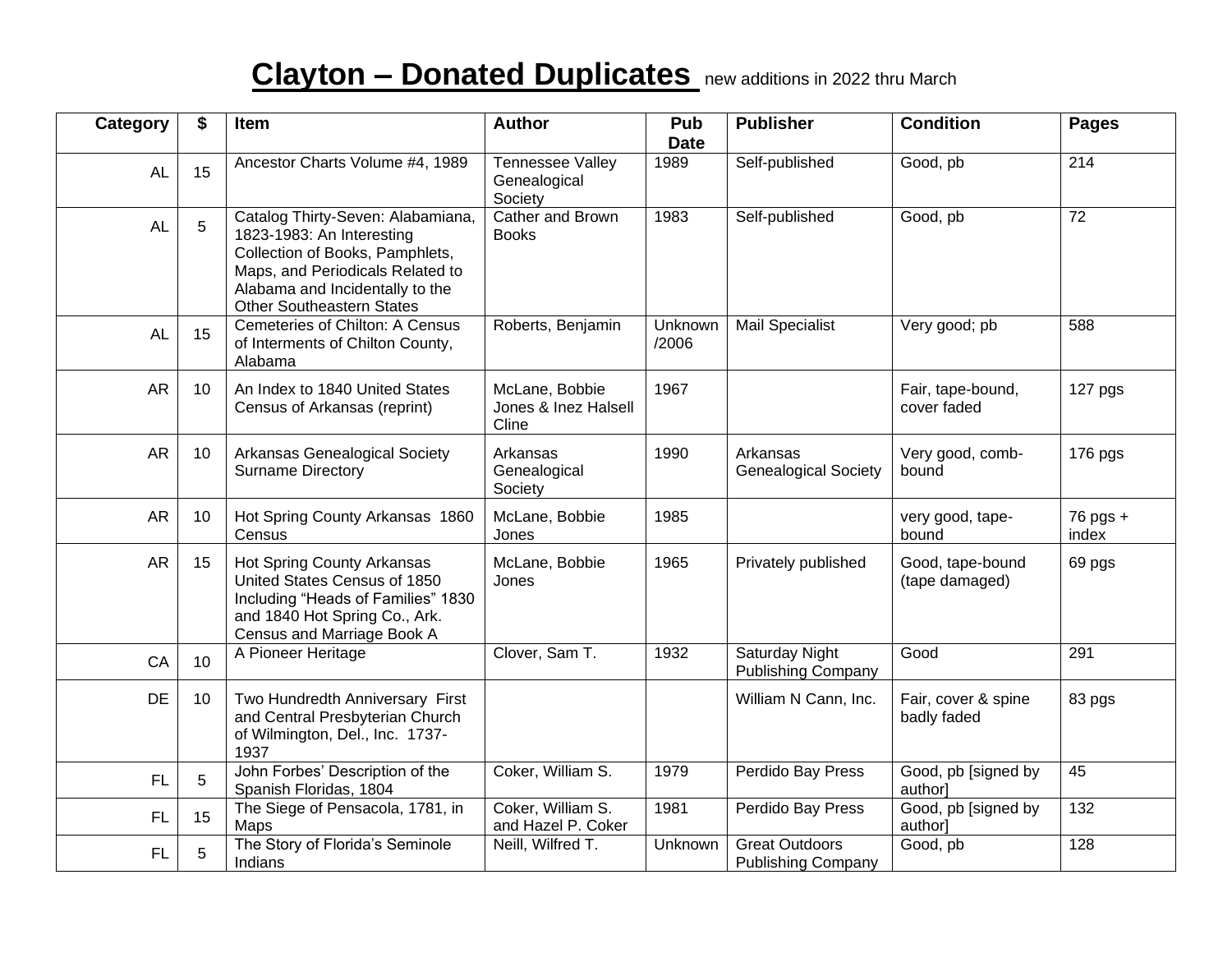| GA         | 5               | Georgia Local & Family History<br>Source in Print                                                                       | Adams, Marilyn                                                                  | 1982          | Heritage Research                         | Good, pb                 | 72          |
|------------|-----------------|-------------------------------------------------------------------------------------------------------------------------|---------------------------------------------------------------------------------|---------------|-------------------------------------------|--------------------------|-------------|
| ???GA      | 15              | History of Lumpkin County for the<br>First Hundred Years, 1832-1932                                                     | Cain, Andrew W.                                                                 | 1932<br>/1979 | <b>Reprint Company</b>                    | Good                     | 530         |
| GA         | 15              | Index to Georgia Wills                                                                                                  | Austin, Jennette<br>Holland                                                     | 1985/<br>1976 | Genealogical<br><b>Publishing Company</b> | Good                     | 169         |
| GA         | 75              | Roster of the Confederate Soldiers<br>of Georgia, 1861-1865 [7<br>volumes]                                              | Henderson, Lillian                                                              | 1960          | Longino & Porter,<br>Inc.                 | Good                     | 6543        |
| GA         | 20              | The Georgia Black Book: Morbid,<br>Macabre, & Sometimes Disgusting<br>Records of Genealogical Value [2<br>vols]         | Davis, Jr., Robert<br>Scott                                                     | 1982          | Southern Historical<br>Press              | Very good                | 737         |
| GA         | 15              | The Georgia Land Lottery Papers,<br>1805-1914                                                                           | Davis, Jr., Robert S<br>& Rev. Silas Emmett<br>Lucas, Jr.                       | 1979          | Southern Historical<br>Press              | Good                     | 323         |
| GA         | 15              | Unhallowed Intrusion: A History of<br>Cherokee Families in Forsyth<br>County, Georgia                                   | Shadburn, Don L.                                                                | 1993          | WH Wolfe<br>Associates                    | Very good                | 792         |
| <b>GEN</b> | 5               | Lost                                                                                                                    | Clinton, Roy                                                                    | 2019          | <b>Top Westerns</b><br>Publishing         | <b>New</b>               | 235 pgs     |
| <b>GEN</b> | 10              | The Library: A Guide to the LDS<br>Family History Library [2 copies]                                                    | Cerny, Johni &<br><b>Wendy Elliot</b>                                           | 1988          | <b>Ancestry Publishing</b>                | Very good                | 763         |
| IL         | 15              | 1860 Federal Census Index of<br>Cook County, Illinois                                                                   | Richard, Bernice C.                                                             | Undated       | Self-published                            | Good, pb                 | Unpaginated |
| $\sf IL$   | 10              | Abstracts and Cross-Reference<br>Index of Administrator's bond<br>Record Book A 1859-1865 Shelby<br>County, Illinois    | Tregillis, Helen Cox                                                            | 1982          | Anundsen Publishing<br>Co                 | Stapled, very good       | 62 pgs      |
| KY         | 10              | 1880 Census of Magoffin County<br>Kentucky                                                                              | <b>Magoffin County</b><br><b>Historical Society</b>                             | 1991          |                                           | Sure-bound, very<br>good | 163 pgs     |
| KY         | 10 <sup>°</sup> | 1900 Wolfe County Kentucky<br>Census Transcribed from 12th<br>Census of Population 1900<br>Kentucky Vol 76 Wolfe County | Horne, Helen P &<br>Billie Jo Luttrell,<br>Mary Pratt Walker &<br>Kay A Spencer |               |                                           | Tape-bound, very<br>good | 115 pgs     |
| KY         | 10 <sup>°</sup> | 1910 Wolfe County Kentucky<br>Census                                                                                    | Spencer, Kay A                                                                  |               |                                           | Tape-bound, very<br>good | 129 pgs     |
| KY         | 15              | Clay County, 1810-1820                                                                                                  | Welch, Sr., James<br>Ε.                                                         | 1986          | <b>Mountaineer Press</b>                  | Good, pb                 | 132         |
| KY         | 15              | Clay County, 1830 & 1840                                                                                                | Welch, Sr., James<br>Е.                                                         | 1985          | <b>Mountaineer Press</b>                  | Good, pb                 | 27          |
| KY         | 15              | Clay County, 1850                                                                                                       | Welch, Sr., James<br>Е.                                                         | 1984          | <b>Mountaineer Press</b>                  | Good, pb                 | 122         |
| KY         | 15              | Clay County, 1860                                                                                                       | Welch, Sr., James<br>Е.                                                         | 1984          | Yates Publishing<br>Company               | Good, pb                 | 152         |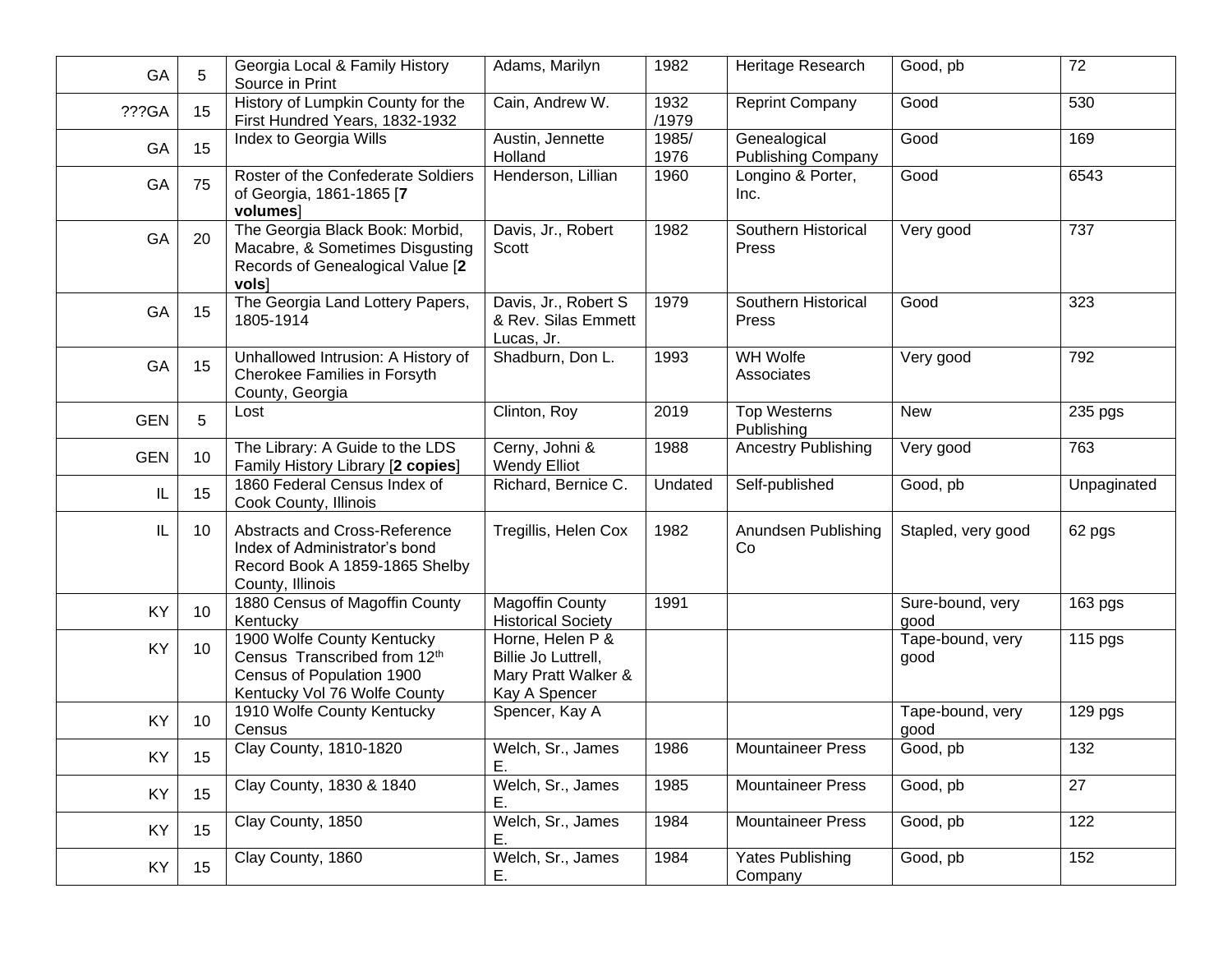| KY        | 15 | Clay County, 1870                                                                                                             | Welch, Sr., James<br>Ε.                                        | 1986          | Yates Publishing<br>Company                       | Good, pb                        | 196                  |
|-----------|----|-------------------------------------------------------------------------------------------------------------------------------|----------------------------------------------------------------|---------------|---------------------------------------------------|---------------------------------|----------------------|
| KY        | 15 | Clay County, 1890, Special<br>Census                                                                                          | Welch, Sr., James E                                            | 1986          | <b>Yates Publishing</b><br>Company                | Good, pb                        | 27                   |
| KY        | 15 | Kentucky Frontiersmen Located in<br><b>Census and County Records</b><br>[Volume 5]                                            | Augspurger,<br><b>Barbara</b>                                  | 1982          | Self-published                                    | Good, pb                        | 43                   |
| KY        | 15 | Kentucky: A History of the State                                                                                              | Perrin, W H; Battle,<br>J H; and Kniffin, G C                  | 1888/<br>1979 | Southern Historical<br>Press                      | Very good                       | 1027                 |
| KY        | 15 | Laurel County Census, 1850                                                                                                    | Pope, Geneva<br>Green, et al.                                  | 1984          | <b>Mountaineer Press</b>                          | Good, pb                        | 93                   |
| KY        | 15 | Laurel County Census, 1860                                                                                                    | Pope, Geneva<br>Green, et al.                                  | 1983          | <b>Mountaineer Press</b>                          | Good, pb                        | 130                  |
| KY        | 10 | Laurel County, Kentucky, Federal<br>Census, 1830 & 1940                                                                       | Ferguson, Penny                                                | 1986          | <b>Laurel County</b><br><b>Historical Society</b> | Good, pb                        | 10                   |
| KY        | 10 | The Register of the Kentucky<br>Historical Society, Vol. 51, No. 176<br>(July 1953)                                           | Kentucky Historical<br>Society                                 | 1953          | <b>Dunne Press</b>                                | Good, pb                        | 272                  |
| KY        | 10 | <b>Wolfe County Kentucky 1880</b><br>Census                                                                                   |                                                                |               |                                                   | Tape-bound, very<br>good        | 72 pgs               |
| MA        | 10 | <b>Historical Data Relating to</b><br>Counties, Cities and Towns in<br>Massachusetts                                          | Cook, Frederic W.                                              | 1948          | State of<br>Massachusetts                         | Fair, pb                        | 92                   |
| <b>MD</b> | 5  | Bulletin No. 17: A Guide to the<br>Index Holdings at the Hall of<br>Records                                                   | State of Maryland,<br>Department of<br><b>General Services</b> | 1972          | Self-published                                    | Good, pb [staple<br>bound]      | 60                   |
| <b>MD</b> | 10 | <b>Revolutionary Records for</b><br>Maryland                                                                                  | Brumbaugh, Gaius<br>Marcus and<br>Margaret Robert<br>Hodges    | 1978          | Genealogical<br><b>Publishing Company</b>         | Good, pb                        | $\overline{56}$      |
| <b>MD</b> | 10 | Wills of Washington County,<br>Maryland, An Index: 1776-1890                                                                  | Morrow, Dale<br>Walton and Deborah<br>Sue Jensen               | 1977          | Self-published                                    | Good, pb [spiral<br>bound]      | 40                   |
| <b>NC</b> | 15 | 1741-1759 Abstracts of Deeds<br>Northampton County, North<br>Carolina Public Registry Deed<br>Book One and Deed Book Two      | Margaret M<br>Hofmann                                          | 1974          |                                                   | Good, Tape-bound                | 178 pgs              |
| <b>NC</b> | 10 | Anson County, North Carolina:<br><b>Abstracts of Early Records</b>                                                            | May Wilson McBee                                               | 1950/<br>1978 | Genealogical<br>Publishing Co, Inc.               | Good, some foxing<br>throughout | 180 pgs              |
| <b>NC</b> | 15 | Burke County, North Carolina,<br>Land Records and More Important<br>Miscellaneous Records 1751-<br>1809 Volume III [2 copies] | <b>Edith Warren</b><br>Huggins                                 | 1987          | Southern Historical<br>Press                      | Pb, very good                   | $167$ pgs +<br>index |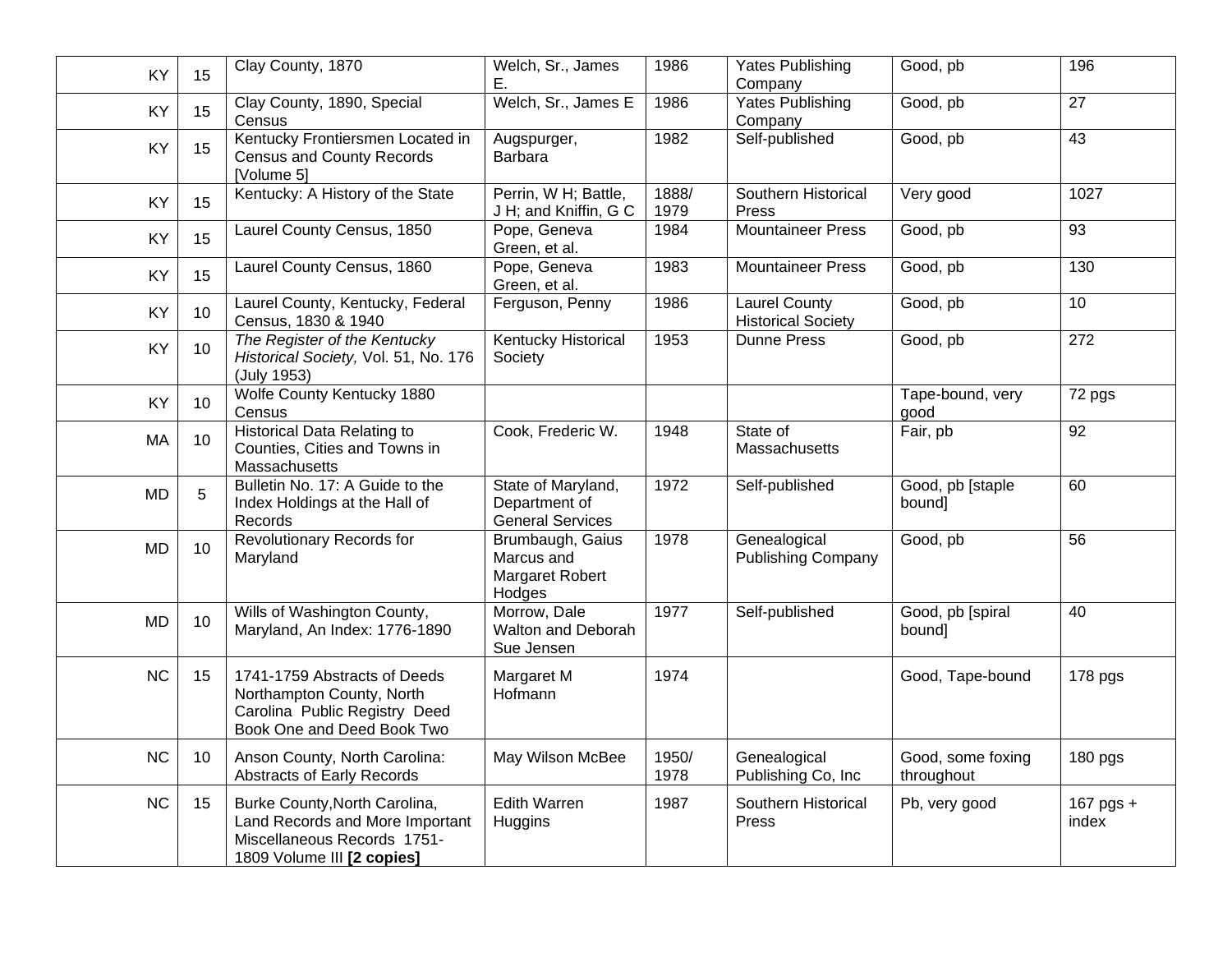| ???NC     | 15              | Colony of North Carolina 1735-<br>1764 Abstracts of Land Patents<br>Volume One                                                        | Hofmann, Margaret<br>м                             | 1982          | The Roanoke News<br>Company                      | Good w/dust cover,<br>page edges foxed              | 650 pgs            |
|-----------|-----------------|---------------------------------------------------------------------------------------------------------------------------------------|----------------------------------------------------|---------------|--------------------------------------------------|-----------------------------------------------------|--------------------|
| <b>NC</b> | 15              | Deed Abstracts of Tryon, Lincoln &<br><b>Rutherford Counties North</b><br>Carolina 1769-1786 Tryon County<br>Wills & Estates          | <b>Brent Holcomb</b>                               | 1977          | Southern Historical<br>Press                     | Very good                                           | 206 pgs            |
| <b>NC</b> | 15              | Marriage Bonds of Tryon and<br><b>Lincoln Counties North Carolina</b>                                                                 | Curtis Bynum                                       | 1929/<br>1982 | Southern Historical<br>Press                     | Very good                                           | 184 pgs            |
| <b>NC</b> | 15              | Marriages of Orange County North<br>Carolina 1779-1868                                                                                | <b>Brent H Holcomb</b>                             | 1983          | Genealogical<br>Publishing Co, Inc.              | Very good                                           | 412 pgs            |
| <b>NC</b> | 10              | North Carolina Genealogical<br>Reference A Research Guide for<br>All Genealogists Both Amateur<br>and Professional                    | Wallace R Draughon<br>and William Perry<br>Johnson | 1966          | The Seeman<br>Printery, Inc                      | Fair, cover soiled and<br>well-used                 | 565 pgs            |
| <b>NC</b> | 15              | North Carolina Research<br>Genealogy and Local History                                                                                | Leary, Helen F M &<br>Maurice R Stirewalt          | 1980          | McNaughton & Gunn<br>for NCGS                    | Fair, evidence of<br>water damage                   | 633 pgs            |
| <b>NC</b> | 15              | Northampton County, North<br>Carolina 1759-1808 Genealogical<br>Abstracts of Wills                                                    | Margaret M<br>Hofmann                              | 1975          | The Roanoke News<br>Company                      | good                                                | 175 pgs w/<br>map  |
| <b>NH</b> | 15              | Burials St-Joseph Salem New<br>Hampshire May 1914 to<br>December 1997                                                                 | American-Canadian<br>Genealogical<br>Society       | 1998          | American-Canadian<br><b>Genealogical Society</b> | Very good, coil-<br>bound, pg 1 has an<br>overprint | 110 pgs            |
| <b>NY</b> | 10              | Old Dutchess Forever! The Story<br>of an American County<br>[autographed]                                                             | MacCracken, Henry<br>Noble                         | 1956          | <b>Hastings House</b>                            | Good, cover edges<br>faded                          | 503 pgs            |
| OH        | 10              | Genealogical Research in Ohio                                                                                                         | Sperry, Kip                                        | 1997          | Genealogical<br>Publishing Co Inc                | Very good                                           | 303 pgs            |
| OH        | 10 <sup>°</sup> | Ohio Furniture Makers 1790 to<br>1845                                                                                                 | Hageman, Jane<br><b>Sikes</b>                      | 1984          | Jane Sikes Hageman                               | Good w/dust cover,<br>library discard               | 190 pgs            |
| OH        | 15              | Ohio Guide to Genealogical<br>Sources                                                                                                 | Bell, Carol Willsey                                | 1988          | Genealogical<br>Publishing Co, Inc.              | Very good                                           | 372 pgs            |
| OK        | 15              | A Guide to the Indian Tribes of<br>Oklahoma                                                                                           | Wright, Muriel H                                   | 1951/<br>1979 | University of<br><b>Oklahoma Press</b>           | Good, w/dust cover                                  | 300 pgs            |
| SC        | 15              | 1880 Census of Pendleton District,<br>South Carolina Special<br><b>Publications of the National</b><br>Genealogical Society Number 26 | Stewart, William C                                 | 1963          | National<br><b>Genealogical Society</b>          | Pb, cover & spine<br>faded                          | 178 pgs            |
| SC        | 15              | A Collection of Upper South<br>Carolina Genealogical and Family<br>Records Volume I                                                   | Wooley, James E,<br>Ed.                            | 1979          | Southern Historical<br>Press                     | Good, highlighting on<br>1 pg                       | 347 pgs +<br>index |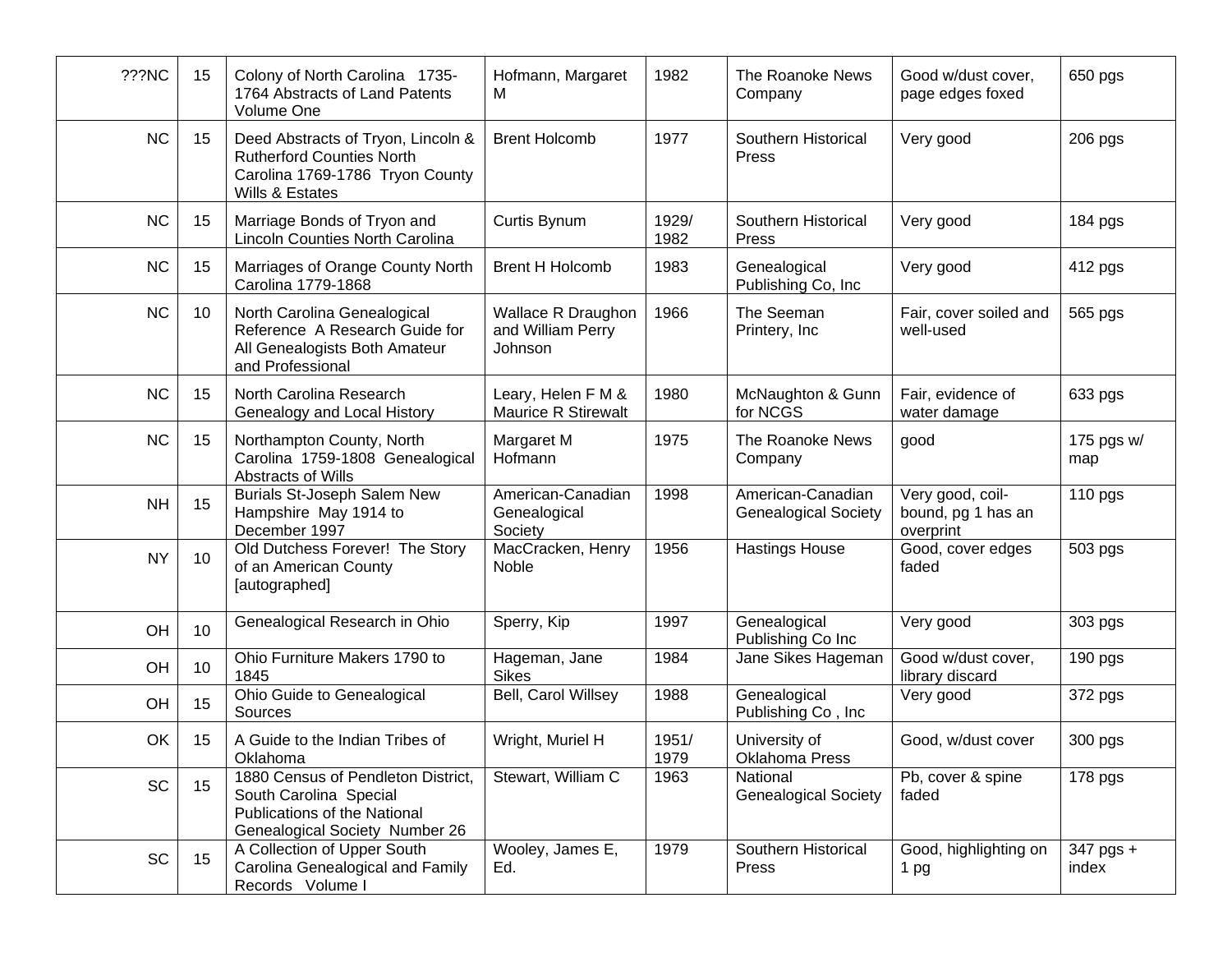| SC        | 15 | A Collection of Upper South<br>Carolina Genealogical and Family<br>Records Volume II                                                                                                                                                   | Wooley, James E,<br>Ed.                     | 1981                                       | Southern Historical<br>Press                | Good                                                | $\overline{3}31$ pgs +<br>index |
|-----------|----|----------------------------------------------------------------------------------------------------------------------------------------------------------------------------------------------------------------------------------------|---------------------------------------------|--------------------------------------------|---------------------------------------------|-----------------------------------------------------|---------------------------------|
| SC        | 15 | A Collection of Upper South<br>Carolina Genealogical and Family<br>Records Volume III                                                                                                                                                  | Wooley, James E,<br>Ed.                     | 1982                                       | Southern Historical<br>Press                | Good                                                | $300$ pgs $+$<br>index          |
| <b>SC</b> | 15 | Abstracts of Old Ninety-Six and<br>Abbeville District Wills and Bonds<br>as on file in the Abbeville, South<br>Carolina, Courthouse plus A New<br>Index to "Abstracts of Old Ninety-<br>six and Abbeville District Wills and<br>Bonds" | Young, Willie<br>Pauline                    | 1950/<br>1977 2nd<br>reprinting            | Southern Historical<br>Press                | Good, some<br>highlighting                          | $582 + 85$ pgs                  |
| SC        | 15 | Indexes to the County Wills of<br>South Carolina                                                                                                                                                                                       | Houston, Martha<br>Lou                      | 1975                                       | Genealogical<br>Publishing Co, Inc.         | Very good                                           | 261 pgs                         |
| SC        | 10 | South Carolina Historical<br>Magazine includes Presbyterian<br><b>Ecclesiastical Names &amp; Places</b><br>$(212$ pgs)                                                                                                                 | South Carolina<br><b>Historical Society</b> | 1988 -<br>1990 (11<br>quarterly<br>issues) | South Carolina<br><b>Historical Society</b> | Good                                                |                                 |
| <b>SC</b> | 15 | South Carolina Marriages 1800-<br>1820                                                                                                                                                                                                 | Holcomb, Brent H                            | 1981                                       | Genealogical<br>Publishing Co Inc           | Good                                                | 171 pgs                         |
| <b>TN</b> | 15 | 1850 United States Census,<br>Anderson County, Tennessee                                                                                                                                                                               | Gammell, Paula                              | 1984                                       | Self-published                              | Good, pb                                            | $\overline{91}$                 |
| <b>TN</b> | 15 | 1880 Census - Tennessee,<br><b>Transcription for Anderson County</b>                                                                                                                                                                   | Sistler, Byron &<br>Barbara                 | Unknown                                    | Self-published                              | Good, pb                                            | 51                              |
| <b>TN</b> | 15 | 1880 Census, Knox County,<br>Tennessee                                                                                                                                                                                                 | Sistler, Byron H. &<br>Barbara              | 1996                                       | Byron Sistler &<br>Associates               | Very good, pb                                       | 322                             |
| <b>TN</b> | 10 | Anderson County, Tennessee,<br>Record of Births, April 1881 -<br>December 1882, and Birth and<br>Death Record, June 1891 -<br>December 1899                                                                                            | Gammell, Paula                              | 1985                                       | Self-published                              | Good, pb                                            | $\overline{21}$                 |
| <b>TN</b> | 5  | East Tennessee Roots, Vol. II, No.<br>2 (Summer 1985)                                                                                                                                                                                  | Gammell, Paula,<br>editor                   | 1985                                       | <b>Tennessee Valley</b><br>Publications     | Good, pb                                            | 48                              |
| <b>TN</b> | 5  | East Tennessee Roots, Vol. IV,<br>No. 1 (1987)                                                                                                                                                                                         | Gammell, Paula,<br>editor                   | 1987                                       | <b>Tennessee Valley</b><br>Publications     | Good, pb                                            | 46                              |
| <b>TN</b> | 5  | Guide to the Processed<br>Manuscripts of the Tennessee<br><b>Historical Society</b>                                                                                                                                                    | Owsley, Harriett<br>Chappell                | 1969                                       | <b>Williams Printing</b><br>Company         | Good                                                | 70                              |
| <b>TN</b> | 15 | Marriages, 1838-1858, Anderson<br>County, Tennessee                                                                                                                                                                                    | Petracek, Ruth                              | 1981                                       | Self-published                              | Good, pb [includes<br>handwritten reverse<br>index] | 19                              |
| <b>TN</b> | 15 | Origin of First Baptist Church of<br>Oliver Springs (1846-1980)                                                                                                                                                                        | Roberts, Snyder E.                          | 1980                                       | <b>Ridge Printing</b><br>Company            | Good, pb                                            | 114                             |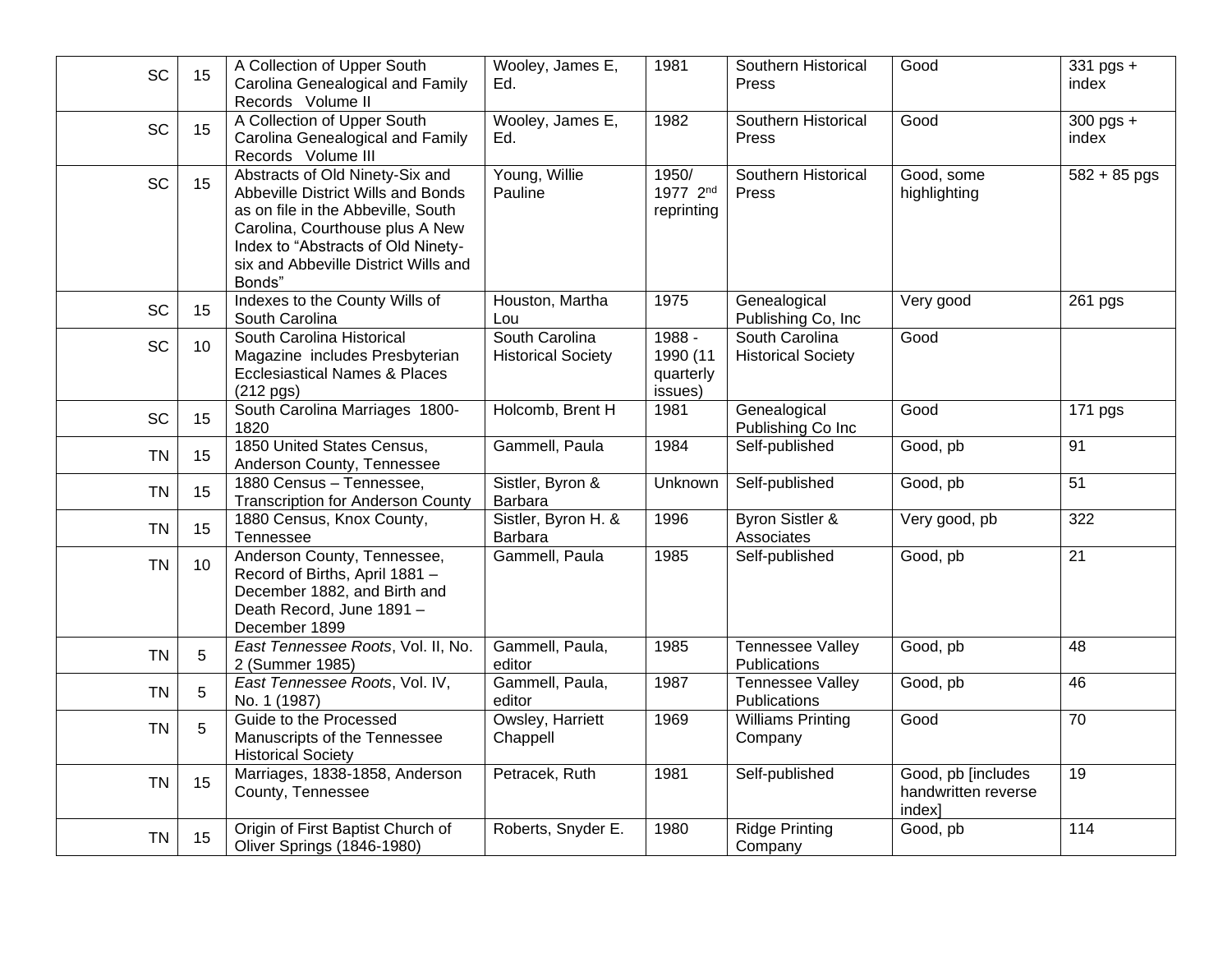| <b>TN</b> | 10 | Ridges and Valleys: A Mini-<br>Encyclopedia of Anderson County,<br><b>TN [Second Edition]</b>                                                                                                               | The Children's<br>Museum of Oak<br>Ridge, Tennessee | 1983 | Self-published                                          | Good, pb                              | $\overline{78}$    |
|-----------|----|-------------------------------------------------------------------------------------------------------------------------------------------------------------------------------------------------------------|-----------------------------------------------------|------|---------------------------------------------------------|---------------------------------------|--------------------|
| <b>TN</b> | 15 | Tennessee County History Series:<br><b>Anderson County</b>                                                                                                                                                  | Hoskins, Katherine<br>B                             | 1979 | Memphis State<br><b>University Press</b>                | Good                                  | 130                |
| <b>TN</b> | 15 | <b>Transcription, Federal Census</b><br>Schedule, Anderson County,<br>Tennessee, 1870, Indexed                                                                                                              | Hutton, Edith Wilson                                | 1984 | <b>Clark Copy Service</b>                               | Good, pb                              | 96                 |
| <b>TN</b> | 15 | United States Census, Anderson<br>County, 1860                                                                                                                                                              | Harris, Mary S                                      | 1989 | Self-published                                          | Good, pb                              | 111                |
| <b>TX</b> | 15 | A History of the Corsicana Cotton<br>Mill And Its Employees<br>[autographed]                                                                                                                                | Barron, John C                                      | 2016 | Lulu Press Inc                                          | Like new w/dust<br>cover              | 426 pgs            |
| <b>TX</b> | 20 | A History of the Humble, Texas<br>Area                                                                                                                                                                      | James Tull Chapter<br><b>DAR</b>                    | 1976 | <b>Bicentennial Heritage</b><br>Committee               | Very good, some<br>foxing on pg edges | 262 pgs +<br>index |
| <b>TX</b> | 10 | Bexar County, Texas Divorces<br>Abstracted from court records and<br>newspapers 1901-1903                                                                                                                   | Brennan, Nancy<br>Wright                            | 2015 | <b>Thomas Printworks</b>                                | Like new, tape-bound                  | 56 pgs +<br>index  |
| <b>TX</b> | 15 | Catalogue of the Spanish<br>Collection of the Texas General<br>Land Office Part 1 Titles,<br>Unfinished Titles, Character<br>Certificates, Applications for<br>Admission, Registers & Field<br><b>Notes</b> | Greaser, Galen D                                    | 2003 | <b>Texas General Land</b><br>Office                     | Pb, like new                          | 345 pgs            |
| <b>TX</b> | 15 | Catalogue of the Spanish<br>Collection of the Texas General<br>Land Office Part II<br>Correspondence, Empresario<br>Contracts, Decrees, Appointments,<br>Reports, Notices & Proceedings                     | Greaser, Galen D                                    | 2003 | <b>Texas General Land</b><br>Office                     | Pb, like new                          | 286 pgs            |
| <b>TX</b> | 15 | Houston Women Invisible<br>Threads in the Tapestry                                                                                                                                                          | Chapman, Betty<br>Trapp                             | 2000 | The Donning<br>Company                                  | Like new w/dust<br>cover              | 192 pgs            |
| <b>TX</b> | 10 | Montgomery County, Texas 1870<br>Census                                                                                                                                                                     | Montgomery County<br>Genealogical<br>Society Inc    | 1983 | <b>Montgomery County</b><br><b>Genealogical Society</b> | tape-bound, like new                  | 79 pgs             |
| <b>TX</b> | 20 | World War I Soldiers of Hopkins<br>County, Texas                                                                                                                                                            | Pogue, Earl                                         |      | <b>Hopkins County</b><br><b>Genealogical Society</b>    | Like new                              | 473 pgs            |
| <b>US</b> | 10 | The Oregon Trail                                                                                                                                                                                            | Parkman, Francis                                    | 1943 | The Heritage Press                                      | Good                                  | 297 pgs            |